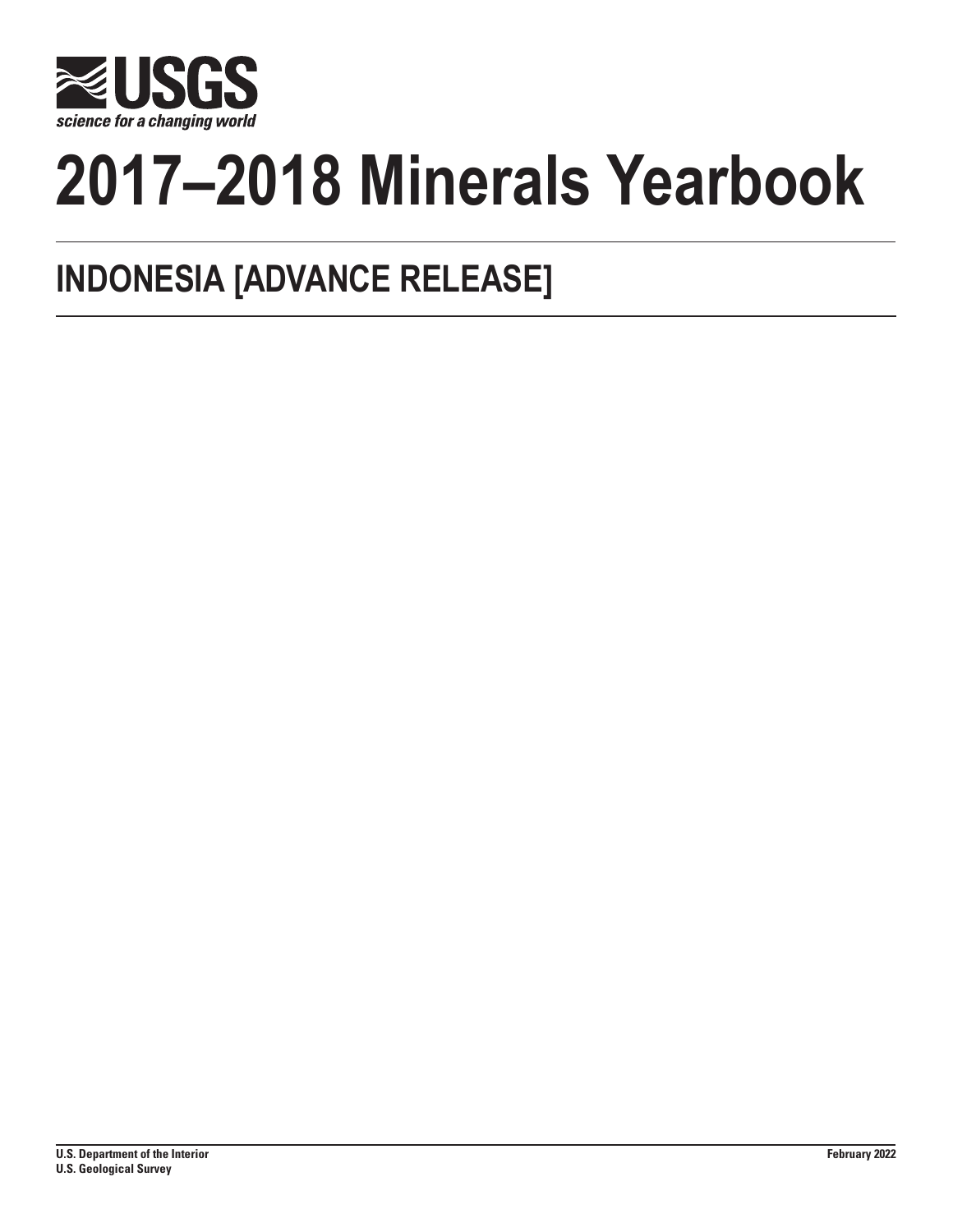## **The Mineral Industry of Indonesia**

### By Jaewon Chung

#### **Note: In this chapter, information for 2017 is followed by information for 2018.**

In 2017, Indonesia was the world's second-ranked producer of mined tin, accounting for 27% of total mine production and 17% of the world's reserves. Indonesia was also the world's secondranked producer of mined nickel, accounting for 16% of total mine production and 6% of the world's reserves. The country was the world's fourth-ranked producer of mined zirconium (zircon), accounting for 7% of total production (its reserves were not available). Indonesia held 3% and 5% of the world's copper and gold reserves, respectively, in 2017, and produced 3% and 2% of the world's mined copper and gold, respectively (Anderson, 2018, 2019; Flanagan, 2018, 2019; George, 2018, 2019; McRae, 2018, 2019; Bedinger, 2019).

#### **Minerals in the National Economy**

In 2017, Indonesia's real gross domestic product (GDP) growth rate was 5.1% compared with 5.0% in 2016. The nominal GDP was \$1.02 trillion; the mineral industry accounted for 7.6% of the GDP, including crude petroleum, natural gas, and geothermal energy (together accounting for 2.9% of the GDP), coal  $(2.4\%)$ , iron ore  $(0.7\%)$ , and other mining and quarrying (1.6%). The mining and quarrying sector, in terms of its portion of the GDP, increased by 0.7%. Employment in the mining and quarrying sector decreased by 5.7% to 1,391,690 (Badan Pusat Statistik, 2017, p. 99; 2018, p. 101, 624; Bank of Indonesia, 2019, p. 23; World Bank, The, 2020).

#### **Government Policies and Programs**

The Directorate General of Mineral and Coal, which is under the Ministry of Energy and Mineral Resources (MEMR), manages the country's mineral resources by formulating and implementing policy on mining activities. BPS-Statistics Indonesia collects and publishes data on mineral production and trade monthly and annually. The Oil & Gas Law of 2001 grants the Government the exclusive rights to oil and gas extraction and requires all private companies wishing to explore for and extract oil and gas resources to enter into productionsharing contracts with the Government (Global Business Guide Indonesia, 2015).

On January 12, 2014, Indonesia's ban on exports of unprocessed minerals came into effect. The ban—Government Regulation (GR) No. 4 of 2009—included provisions that required mineral products to be processed and refined domestically and prohibited the export of unprocessed minerals. The ban states that, until January 11, 2017, mining companies were to be exempted from the ban on exporting concentrate, provided that they met the minimum domestic refining requirements for each commodity, paid export duties, and committed to building smelters. As a result of the export ban, \$20 billion was invested in 32 smelters between 2012 and 2016. In 2017, there were 24 processing and refining facilities in operation: 15 for nickel, 4 for iron, 2 for bauxite, 2 for manganese, and 1 for copper. Another 26 smelters were under construction: 15 for nickel, 4 for bauxite, 3 for lead-zinc, 2 for iron, and 2 for copper (Global Business Guide Indonesia, 2017; Library of Congress, 2017; Republika, 2018).

On January 11, 2017, the Government of Indonesia issued GR 1/2017, which extended the exemption from the ban on exporting concentrate for the next 5 years. This new regulation is intended to prevent mining companies from reducing or suspending their mining activities. As part of the implementation of GR 1/2017, however, the MEMR stipulates in Regulation No. 9/2017 that the foreign owners of mining companies are required to start divesting their ownership share in stages after the first 5 years of production and can hold a maximum of 49% ownership in the company as of the 10th year. The previous regulation allowed foreign owners of underground mines to have a 70% share, and foreign owners of processing and refining facilities, a 60% share (PricewaterhouseCoopers Inc., 2018, p. 9, 10, 50, 74; Bill Sullivan, Senior Foreign Counsel, Christian Teo and Partners Law Office, written commun., May 18, 2018).

#### **Production**

In 2017, significant production increases included that of bauxite (wet basis), which increased by 107%; feldspar, by 100% (estimated); copper (electrowon), by 97%; silver, by 78%; nickel (mine, laterite, Ni content), by 74%; lead (mine, Pb content), by 60%; alumina, by 53%; gold, by 25%; smelter tin, coal (lignite), and steel (rolled), by 20% each; tin (mine, Sn content), by 19%; gravel, by 14%; silica and cement (hydraulic), by 12% each. Significant production decreases included that of pumice, which decreased by 69%; kaolin, by 67%; limestone (crushed), by 61%; manganese and zeolites, by 38% each; iron ore, by 24%; copper (concentrates), by 16%; zirconium mineral concentrates, by 15% (estimated); and aluminum, by 11%. Large variations in the production of Indonesia's mined metals were mostly due to changes in the mining law, GR 1/2017. Data on mineral production are in table 1.

#### **Structure of the Mineral Industry**

State-owned PT Aneka Tambang Tbk (Antam) produced bauxite, ferronickel, gold, nickel, and silver. Other major state-owned companies engaged in the production of mineral commodities included PT Bumi Resources (coal), PT Indonesia Asahan Aluminium (Inalum) (aluminum), PT Krakatau Steel (steel), PT Pertamina (natural gas and refined petroleum), and PT Timah Tbk (tin). International companies were also active in Indonesia's metals mining and processing industries. Partially foreign-owned company PT Freeport Indonesia Co. (PT–FI)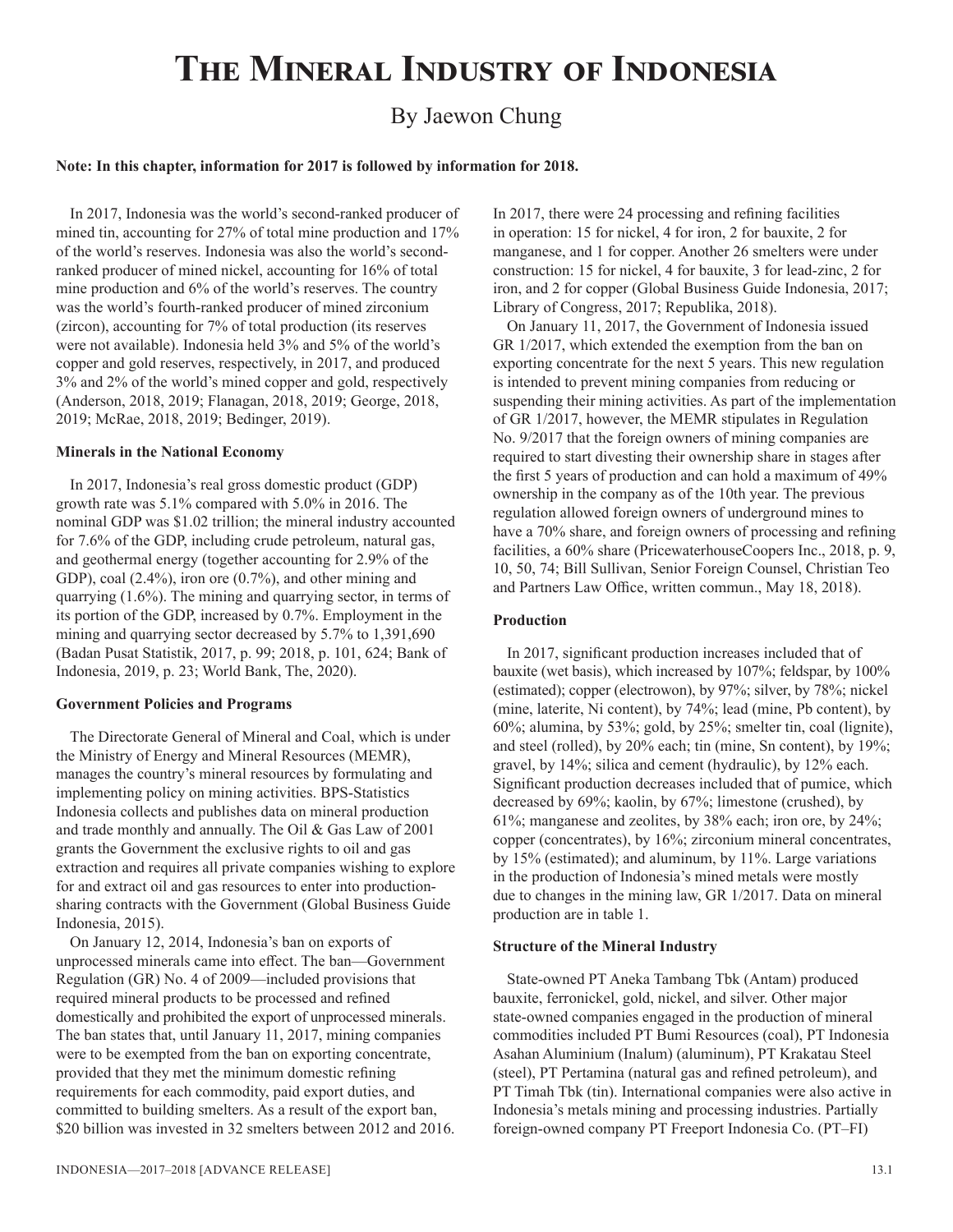mined copper and gold. Foreign-owned PT Vale Indonesia Tbk produced nickel ore, and PT Koba Tin mined tin metal. Table 2 is a list of major mineral industry facilities.

In November 2017, the Government appointed PT Inalum to take over the Government's shares in PT Antam (65%), in PT Bukit Asam (65.02%), in PT Timah Tbk (65%), and in PT–FI (9.36%), as part of the Government's plan to establish a state-owned mining holding enterprise. PT Inalum was also granted acquisition of the 41.64% divestment of PT–FI's shares, which would increase PT Inalum's shares in PT–FI to 51% (Asmarini, 2017b).

#### **Mineral Trade**

In 2017, Indonesia's exports of goods totaled \$169 billion compared with \$145 billion in 2016. Exports of mineral products were valued at \$37.6 billion compared with \$29.8 billion in 2016, including coal [\$20.5 billion, or 389 million metric tons (Mt)], crude petroleum [\$5.3 billion, or 102 million barrels (Mbbl)], copper concentrate (\$3.4 billion, or 1.5 Mt), nickel ore (\$155 million, or 4.9 Mt), and bauxite (\$66 million, or 1.7 Mt). Japan was the leading destination for Indonesia's exports of copper concentrate (receiving 29%, in terms of value). China received 100% of Indonesia's bauxite exports and 97% of its nickel ore exports (Bank of Indonesia, 2019, p. 38; 2020a, b; United Nations Statistics Division, 2020).

Indonesia's imports of goods totaled \$150 billion compared with \$129 billion in 2016. Imports of mineral commodities (excluding crude petroleum) were valued at \$1.9 billion compared with \$1.3 billion in 2016, including coal (\$641 million, or 4.4 Mt) and granite [(\$5.5 million, or 57,000 metric tons (t)]. Imports of crude petroleum were valued at \$7.1 billion (Bank of Indonesia, 2019, p. 38; 2020c, d; United Nations Statistics Division, 2020).

#### **Commodity Review**

#### *Metals*

**Bauxite and Alumina.**—In 2016, PT Antam, which was partially owned by PT Inalum, started to develop its smeltergrade alumina refinery project in Mempawah. In the first phase, the project would have a capacity of 1 million metric tons per year (Mt/yr) of alumina. The second phase would add an additional 1 Mt/yr of capacity. Through the project, PT Antam expected to process its bauxite, supply alumina to PT Inalum's aluminum smelter (in Kuala Tanjung), and lower its dependence on alumina imports (PT Aneka Tambang Tbk, 2018, p. 27, 322).

In 2017, Showa Denko of Japan opted to put its 20% share in the joint venture that had operated PT Indonesia Chemical Alumina (ICA) since 2014. PT Antam owned the remaining 80% share of PT ICA, and Showa Denko was seeking to sell its shares to PT Antam (PT Aneka Tambang Tbk, 2018, p. 124).

**Copper and Gold.**—PT Amman Mineral Nusa Tenggara (AMNT) purchased a 48.5% ownership share in the Batu Hijau copper mine from Newmont Mining Corp. of the United States in November 2016. The mine produced about 187,000 t of copper and 21,804 kilograms (kg) of gold in 2016 (the latest year for which data were available).

In 2017, PT AMNT planned to reduce the workforce by 20%, or by about 700 employees, owing to decreased production that was driven by a delay in the development in the Batu Hijau Mine. The company was planning to construct a smelter near the mine. The smelter would have the capacity to process 2 Mt/yr of copper concentrate. Construction of the smelter was planned to begin in early 2018 and to be completed within the next 5 years (Asmarini, 2017a; Jakarta Post, The, 2017a; Newmont Mining Corp., 2017, p. 37).

Since August 2017, PT–FI had been in discussion with the Government of Indonesia regarding conversion from a contract of work to a special mining business license (Izin Usaha Pertambangan Khusus, or IUPK). The license would include the right to export copper concentrate until January 2022, long-term mining rights through 2041, construction of a PT–FI smelter in 5 years, and the divestment of 51% of the Grasberg project area shares to PT Inalum. The company received its temporary IUPK in 2017 and agreed to complete negotiations and the required documentation of the IUPK during the first half of 2018. PT–FI managed one of the world's largest copper and gold deposits at the Grasberg minerals district in Papua Province. This district had copper and gold reserves of more than 11 Mt and about 720 t, respectively. PT–FI's copper and gold production in 2017 was 446,000 t and 48,340 kg, respectively, compared with 482,200 t and 33,000 kg, respectively, in 2016. The Grasberg open pit mine was expected to cease operations owing to its low efficiency, and the Grasberg Block Cave underground mine was expected to commence operations in early 2019 (Freeport-McMoRan Inc., 2018, p. 3, 24, 26, 43, 107).

**Nickel.**—PT Vale Indonesia Tbk (a subsidiary of Vale S.A. of Brazil) produced 76,807 t of nickel in matte in 2017 compared with 77,581 t in 2016. The decrease in production was due to lower ore grades. In 2017, PT Vale Indonesia Tbk planned to expand the production capacity of its nickel smelter in Sorowako, South Sulawesi Province, to 90,000 metric tons per year (t/yr) of nickel in matte by 2019, from 80,000 t/yr. The company also planned to build a \$2 billion ferronickel smelter in Pomalaa, Southeast Sulawesi Province. Construction of the smelter would start in 2018, and production was expected to commence in 2023 (Singgih, 2017c; Vale S.A., 2018, p. 18).

In 2017, PT Antam's nickel ore production increased by 241% to 5.57 million wet metric tons from 1.64 million wet metric tons in 2016. PT Antam's nickel ore was used as ore feed for the Pomalaa ferronickel plant as well as for domestic sale and export. PT Antam produced 21,762 t of nickel contained in ferronickel in 2017 compared with 20,293 t in 2016 (PT Aneka Tambang Tbk, 2018, p. 11, 12).

In March 2017, the Government granted PT Antam a permit to export 2.7 million wet metric tons of low-grade nickel ore (that is, less than 1.7% nickel); the permit was determined in accordance with the total capacity (27,000 t/yr of nickel in ferronickel) of its three ferronickel plants in Pomalaa. In July 2017, PT Ceria Nugraha Indotama obtained a permit to export 2.3 Mt of nickel ore on the terms of the company's planned smelter in Kolaka, Southeast Sulawesi Province. The permit led to the short-term price drop of benchmark nickel for 3-month delivery on the London Metals Exchange by nearly 3% to \$9,130 per metric ton; as a result, 17 smelters in Indonesia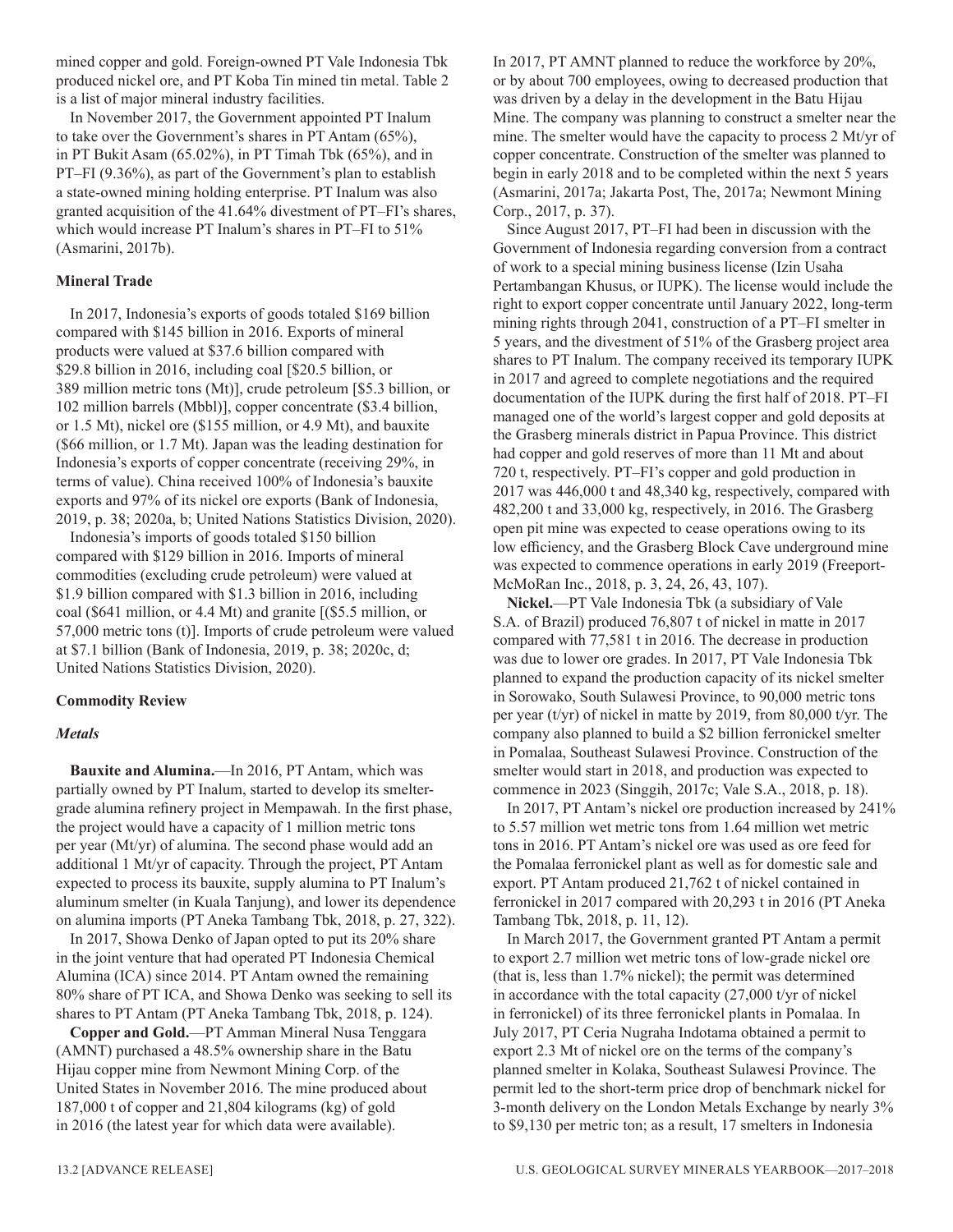halted operations in early July 2017 compared with 13 inactive smelters in June (Jakarta Post, The, 2017b; Singgih, 2017b; PT Aneka Tambang Tbk, 2018, p. 104, 281).

**Tin.**—As of 2017, PT Timah Tbk—the leading tin producer in Indonesia—reported total tin reserves of 378,000 t in the Bangka Belitung Islands compared with 336,000 t in 2016. In 2017, the company produced 31,178 t of tin (Sn content) compared with 24,121 t in 2016 and 30,249 t of refined tin compared with 23,759 t in 2016. The increases were attributed to improvement in the company's operational performance and to a more favorable financial situation. The company exported 95% of its refined tin to countries in Asia, Europe, and the Americans through the port in Singapore (PT Timah Tbk, 2018, p. 40, 61, 127).

#### *Mineral Fuels*

**Coal.**—Major Indonesian coal mining companies sought to acquire local coal producers in order to increase their production capacity and replace their exhausted coal fields with productive fields. These major coal miners included Adaro Energy, AMB Investama, Dian Swastika Sentosa, Indika Energy, Indo Tambangraya Megah, and PT Tambang Batubara Bukit Asam. Another reason behind the acquisitions was the rising coal price since mid-2016 after the decline that began in mid-2012. This price recovery was owing to China's coal-mining policies designed to control coal prices by reducing domestic coal production (Indonesia Investments, 2017).

The Government of Indonesia decided to defer placing a cap on coal production owing to difficulties in overseeing coal-mining activities in the country and an expected increase in nontax revenues. To save the resources for future generations, the Government previously had planned to reduce coal production to 419 Mt in 2016 and to limit production to 400 Mt/yr beginning in 2019; however, coal production exceeded 450 Mt in both 2016 and 2017 (table 1; Singgih, 2017a; PricewaterhouseCoopers Inc., 2019, p. 18).

In November 2017, the MEMR revoked the coal mining work agreement of Asmin Koalindo Tuhup (AKT), claiming breach of contract and negligence. AKT, which operated its mine located in Central Kalimantan Province, was the country's only hard coking coal producer. From January to early November 2017, AKT mined 1.2 Mt of hard coking coal and exported a large amount of the output (S&P Global Platts, 2017).

#### **MINERAL INDUSTRY HIGHLIGHTS IN 2018**

#### **Minerals in the National Economy**

In 2018, Indonesia was the world's leading producer of nickel (accounting for 25% of total mine production) and the world's second-ranked producer of mined tin (accounting for 27% of total mine production) (Anderson, 2020; McRae, 2020).

In 2018, Indonesia's nominal GDP was \$1.04 trillion. The real GDP growth rate was 5.2%. The mining and quarrying sector, in terms of its portion of the GDP, increased by 2.2% owing to rising commodity prices in the first half of 2018 and increases in ore production and concentrate exports. The mineral industry contributed 8.1% of the GDP, including the production of crude petroleum, natural gas, and geothermal energy (which

together accounted for 3.1% of the GDP), coal (2.7%), iron ore (0.8%), and other mining and quarrying (1.5%). Employment in the mining and quarrying sector increased by 4.5% to 1,454,256 (Badan Pusat Statistik, 2019, p. 97, 640; Bank of Indonesia, 2019, p. 23, 25; World Bank, The, 2020).

In 2018, Indonesia's exports of goods totaled \$180.7 billion. Exports of mineral products were valued at \$44.1 billion, including coal (\$24 billion, or 429 Mt), crude petroleum (\$5.1 billion, or 75 Mbbl), copper concentrate (\$4.2 billion, or 1.6 Mt), nickel ore (\$628 million, or 19.8 Mt), and bauxite (\$265 million, or 8.7 Mt). Indonesia's imports of goods totaled \$181.2 billion. Imports of mineral products (excluding crude petroleum) were valued at \$2.5 billion, including coal (\$900 million, or 5.4 Mt) and granite (\$4.5 million, or 16,000 t). Imports of crude petroleum were valued at \$9.2 billion (Bank of Indonesia, 2019, p. 38; 2020a–d; United Nations Statistics Division, 2020).

In 2018, in implementation of GR 8/2018, the Government issued MEMR Decree No. 1395 K/30/MEM/2018 (as amended by Decree No. 1410 K/30/MEM/2018). Through these regulations, the MEMR set the maximum price at \$70 per metric ton for coal sold to electricity utilities for the public (PricewaterhouseCoopers Inc., 2019, p. 8).

Other major mining laws amended in 2018 included MEMR Regulation 11/2018 (as amended by MEMR Regulation 22/2018) on Procedures of Granting of Area, Licensing and Reporting in Mineral and Coal Mining Business Activity; MEMR Regulation 25/2018 on Mineral and Coal Mining Business; MEMR Regulation 26/2018 on the Implementation of Good Mining Rules and Supervision of Mineral and Coal Mining; MEMR Decree No. 1826 K/30/MEM/2018 on Guidelines for Application, Evaluation, and Approval of Grants of Recommendation for Export; and GR 37/2018 on Treatment of Taxation and/or Non-Tax State Revenue in the Field of Mineral Mining Business (Karyadi, 2019; PricewaterhouseCoopers Inc., 2019, p. 8, 72).

#### **Production**

In 2018, production of iron (direct-reduced) increased by 977%; bauxite (wet basis), by 279%; zircon mineral concentrates, by 82% (estimated); nickel (mine, laterite, Ni content), by 71%; lead (mine, Pb content), by 38% (estimated); gold, by 34%; steel (rolled), by 28%; raw steel, bituminous coal, and lignite, by 19% each (estimated); subbituminous coal, by 18% (estimated); lead (refinery, secondary), by 17%; ferronickel, by 14%; iodine, by 12%; and aluminum, by 11%. Production of manganese decreased by about 88%; iron ore, by 61%; copper (electrowon), by 26%; and feldspar, by 23% (estimated). Data on mineral production are in table 1.

#### **Commodity Review**

#### *Metals*

**Copper and Gold.**—In 2018, PT–FI's mined copper (Cu content) and mined gold (Au content) production increased by 18% to 526,200 t and by 55% to 75,150 kg, respectively; however, production of copper and gold was expected to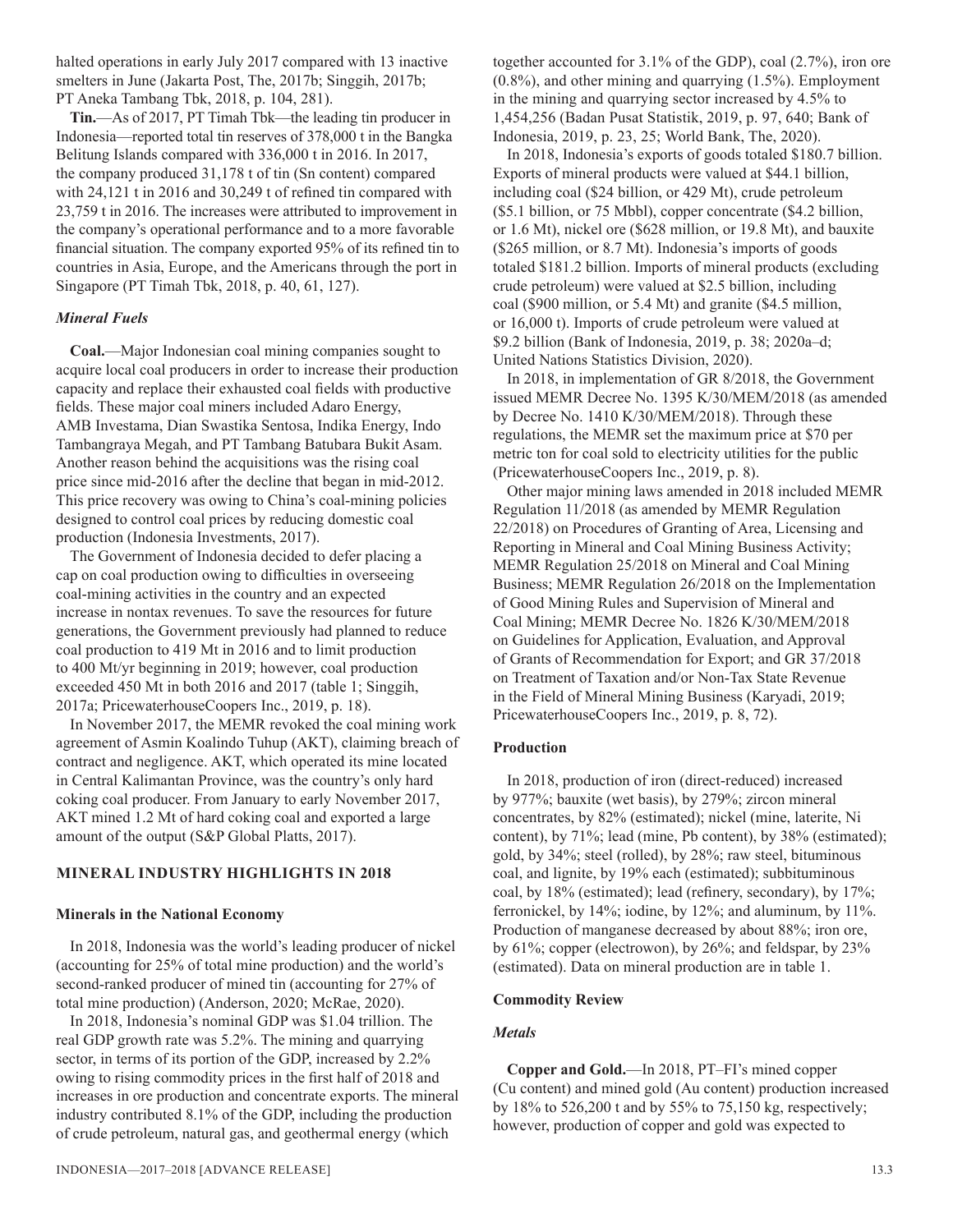decrease in 2019 and 2020 owing to the transition from open pit mining to underground mining. For this reason, consolidated sales in copper and gold were expected to decrease by 46% and 67%, respectively, in 2019. Rio Tinto plc and Freeport-McMoRan had signed an agreement to transfer their stakes in PT–FI's Grasberg Mine to PT Inalum. Rio Tinto had previously held a 40% participating interest in PT–FI and Freeport-McMoRan had wholly owned PT Indocopper Investama, which had held a 9.36% interest in PT–FI. After the \$3.85 billion transaction, PT Inalum held a 51.24% share (previously a 9.36% share) of PT–FI; and Freeport-McMoRan, a 48.76% share. With the closing of the transaction in 2018, PT–FI was granted a new IUPK. Under the IUPK, the company received an extension of mining rights through 2031, along with the ability to extend mining rights to 2041 (Freeport-McMoRan Inc., 2019, p. 12, 24, 41, 42, 79).

**Nickel.**—In June 2018, PT Megah Surya Pertiwi (PT MSP) commenced operation of the fourth ferronickel smelter line at its plant in South Halmahera, North Maluku; the new line had a production capacity of 60,000 t/yr. The company's total capacity, including that of the three preexisting 60,000-t/yr-capacity lines, brought the plant's total production capacity to 240,000 t/yr of ferronickel. PT MSP received raw materials from PT Gane Permai Sentosa and PT Trimegah Bangun Persada, which were subsidiaries of the Harita Group. The Harita Group held a 60% share in PT MSP, and Xinxing Ductile Iron Pipes Co. Ltd. of China held the remaining 40% share (Guitarra, 2018).

**Lead and Zinc.**—In September, PT Bumi Resources Minerals Tbx (BRMS)—a member of Bakrie Group completed the sale of a 51% share in PT Dairi Prima Mineral (DPM) to China Nonferrous Metal Industry's Foreign Engineering and Construction Co. Ltd. for \$198 million. Previously, BRMS had acquired a 20% share in PT DPM from PT Antam for \$57.3 million and became a full owner in March. PT DPM, which was a lead-zinc and silver mining company, had obtained a 30-year production permit for the Dairi deposit in North Sumatra in 2017. PT DPM reported that the deposit had reserves of 1.2 Mt of zinc, 700,000 t of lead, and more than 93 t of silver. The company expected to begin mining by the end of 2019 (Insider Stories, The, 2018; Suzuki, 2018).

#### *Mineral Fuels*

**Coal.**—Under the domestic market obligation (DMO) scheme, coal-mining companies were required to allocate a specific portion of their output to the domestic market. The MEMR set the figure at 25% for 2018–19. These companies were also obligated to sell their coal for use in Indonesian powerplants at the cap of \$70 per metric ton in 2018–19, which was lower than the market price of more than \$100 per metric ton in 2018. Through the DMO, the Government expected to keep the electricity price stable (Sulaiman, 2018; Bridle and others, 2019).

#### **Outlook**

In accordance with MEMR Regulation No. 9/2017, the Government is likely to relax or adjust the regulation banning the export of unprocessed minerals in the coming years to help the mining sector recover Indonesia's metallic ore output and to increase export revenue. This adjustment in policy may result in temporary positive effects on mineral production. On the other hand, foreign mining companies are expected gradually to divest their shares to local parties or to exit Indonesia entirely in the next few years. Indonesia plans to become a major producer of electric vehicles (EV) by directly supplying nickel to EV lithium-ion battery manufacturers planned in Indonesia and attracting global automakers to build EV factories near these battery manufacturers. These plans likely will lead to further export control for nickel ore and associated raw materials.

#### **References Cited**

- Anderson, C.S., 2018, Tin: U.S. Geological Survey Mineral Commodity Summaries 2018, p. 172–173.
- Anderson, C.S., 2019, Tin: U.S. Geological Survey Mineral Commodity Summaries 2019, p. 172–173.
- Anderson, C.S., 2020, Tin: U.S. Geological Survey Mineral Commodity Summaries 2020, p. 172–173.
- Asmarini, Wilda, 2017a, Indonesia's Amman Mineral seeks to cut workforce by up to 20 pct: Thomson Reuters, June 7. (Accessed February 10, 2019, at https://www.reuters.com/article/indonesia-mining-amman/indonesias-ammanmineral-seeks-to-cut-workforce-by-up-to-20-pct-idUSL3N1J434A.)
- Asmarini, Wilda, 2017b, Indonesia's Inalum given control of state mines ahead of larger Freeport stake: Thomson Reuters, November 28. (Accessed February 10, 2019, at https://www.reuters.com/article/us-indonesia-freeportinalum/indonesias-inalum-given-control-of-state-miners-ahead-of-largerfreeport-stake-idUSKBN1DS0DM.)
- Badan Pusat Statistik, 2017, Statistical yearbook of Indonesia 2017: Jakarta, Indonesia, Badan Pusat Statistik, June, 708 p. (Accessed February 6, 2019, via https://www.bps.go.id/publication/2017/07/26/ b598fa587f5112432533a656/statistik-indonesia-2017.html.)
- Badan Pusat Statistik, 2018, Statistical yearbook of Indonesia 2018: Jakarta, Indonesia, Badan Pusat Statistik, June, 719 p. (Accessed February 6, 2019, via https://www.bps.go.id/publication/2018/07/03/5a963c1ea9b0fed649 7d0845/statistik-indonesia-2018.html.)
- Badan Pusat Statistik, 2019, Statistical yearbook of Indonesia 2019: Jakarta, Indonesia, Badan Pusat Statistik, June, 735 p. (Accessed February 6, 2019, via https://www.bps.go.id/publication/2019/07/04/ daac1ba18cae1e90706ee58a/statistik-indonesia-2019.html.)
- Bank of Indonesia, 2019, Economic report on Indonesia 2018: Jakarta, Indonesia, Bank of Indonesia, May 28, 215 p. (Accessed January 16, 2020, at https://www.bi.go.id/en/publikasi/laporan-tahunan/perekonomian/Documents/ Economic-Report-on-Indonesia-2018.pdf.)
- Bank of Indonesia, 2020a, V. 10 value of export by commodity: Jakarta, Indonesia, Bank of Indonesia, 2 p. (Accessed April 8, 2020, at https://www.bi.go.id/seki/tabel/TABEL5\_10.pdf.)
- Bank of Indonesia, 2020b, V. 14 volume of non-oil and gas export by commodity: Jakarta, Indonesia, Bank of Indonesia. (Accessed April 8, 2020, at https://www.bi.go.id/seki/tabel/TABEL5\_14.pdf.)
- Bank of Indonesia, 2020c, V. 22 value of non-oil and gas import by commodity: Jakarta, Indonesia, Bank of Indonesia. (Accessed April 8, 2020, at https://www.bi.go.id/seki/tabel/TABEL5\_22.pdf.)
- Bank of Indonesia, 2020d, V. 23 volume of non-oil and gas import by commodity: Jakarta, Indonesia, Bank of Indonesia. (Accessed April 8, 2020, at https://www.bi.go.id/seki/tabel/TABEL5\_23.pdf.)
- Bedinger, G.M., 2019, Zirconium and hafnium: U.S. Geological Survey Mineral Commodity Summaries 2019, p. 192–193.
- Bridle, R., Suharsono, A., and Mostafa, M., 2019, Indonesia's coal price cap: Winnipeg, Manitoba, Canada, International Institute for Sustainable Development, May, 11p. (Accessed January 21, 2020, at https://www.iisd.org/ sites/default/files/publications/indonesia-coal-price-cap.pdf.)
- Flanagan, D.M., 2018, Copper: U.S. Geological Survey Mineral Commodity Summaries 2018, p. 52–53.
- Flanagan, D.M., 2019, Copper: U.S. Geological Survey Mineral Commodity Summaries 2019, p. 52–53.
- Freeport-McMoRan Inc., 2018, Annual report 2017: Phoenix, Arizona, Freeport-McMoRan Inc., April 2, 133 p. (Accessed February 19, 2019, at https://s22.q4cdn.com/529358580/files/doc\_financials/annual/ FCX\_AR\_2017.pdf.)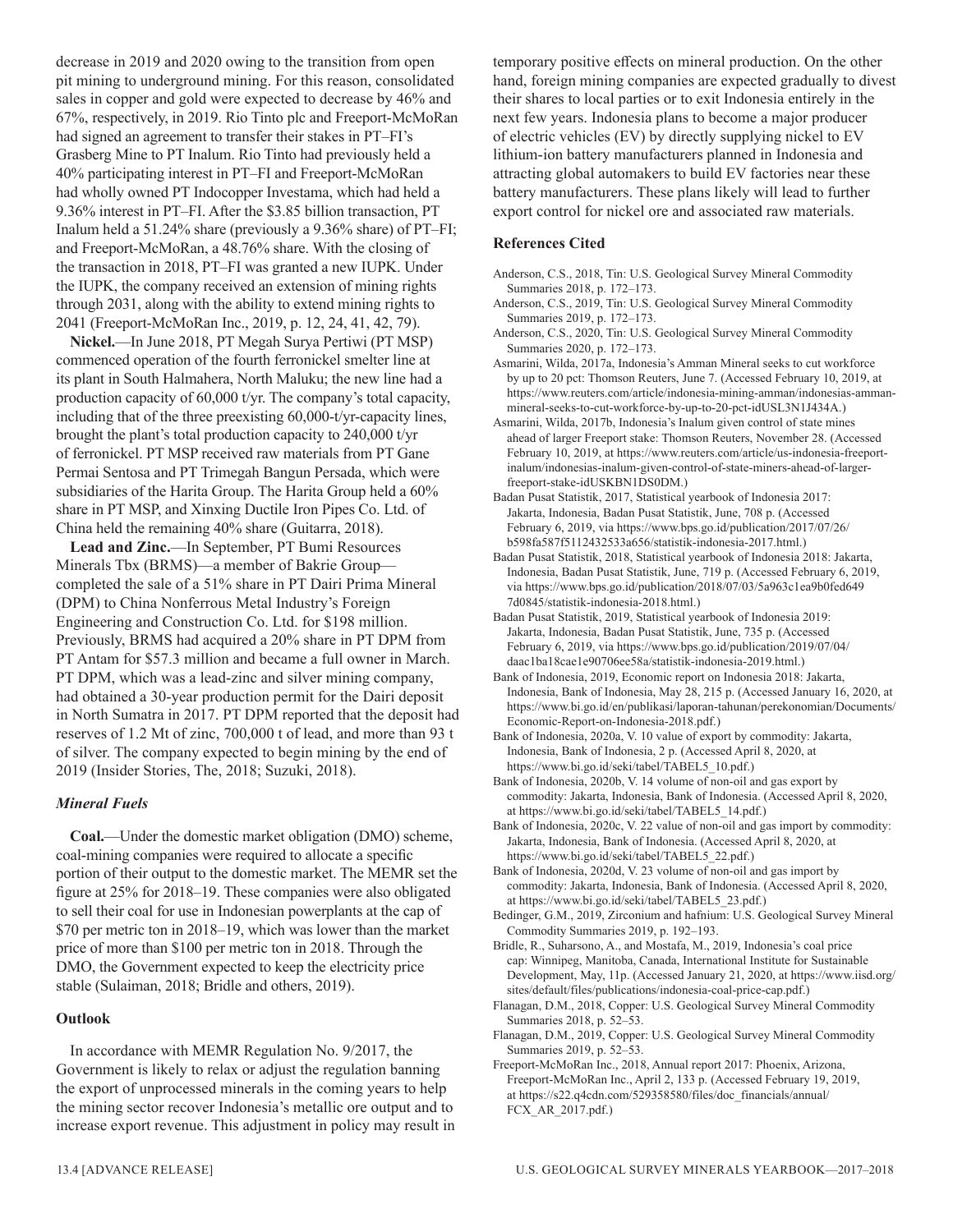Freeport-McMoRan Inc., 2019, Annual report 2018: Phoenix, Arizona, Freeport-McMoRan Inc., March 27, 133 p. (Accessed January 21, 2020, at https://s22.q4cdn.com/529358580/files/doc\_financials/annual/ FCX\_AR\_2018.pdf.)

George, M.W., 2018, Gold: U.S. Geological Survey Mineral Commodity Summaries 2018, p. 70–71.

George, M.W., 2019, Gold: U.S. Geological Survey Mineral Commodity Summaries 2019, p. 70–71.

Global Business Guide Indonesia, 2015, Indonesian oil and gas sector—Legal framework: Jakarta, Indonesia, Global Business Guide Indonesia, April 22. (Accessed February 19, 2019, at http://www.gbgindonesia.com/en/main/ legal\_updates/indonesian\_oil\_and\_gas\_sector\_legal\_framework.php.)

Global Business Guide Indonesia, 2017, Indonesia's metal mining sector— Rewriting the rules: Jakarta, Indonesia, Global Business Guide Indonesia. (Accessed February 19, 2019, at http://www.gbgindonesia.com/en/energy/ article/2017/indonesia\_s\_metal\_mining\_sector\_rewriting\_the\_rules\_11771.php.)

Guitarra, Pratama, 2018, Megah Surya Pertiwi rampungkan pembangunan smelter feronikel line keempat [Megah Surya Pertiwi has completed construction of the fourth production line at its ferronickel smelter]: Kontan [Jakarata, Indonesia], June 3. (Accessed January 21, 2020, at https://industri.kontan.co.id/news/megah-surya-pertiwi-rampungkanpembangunan-smelter-feronikel-line-keempat.)

Indonesia Investments, 2017, Indonesian coal miners looking for acquisitions to boost capacity: Delft, Netherlands, Indonesia Investments, November 23. (Accessed February 22, 2019, at https://www.indonesia-investments.com/ business/business-columns/indonesian-coal-miners-looking-for-acquisitionsto-boost-capacity/item8376?.)

Insider Stories, The, 2018, Indonesia's Bumi Resources Minerals completes the Dairi Prima divestment: The Insider Stories [Jakarta, Indonesia], September 25. (Accessed January 21, 2020, at https://theinsiderstories.com/ indonesias-bumi-resources-minerals-completes-the-dairi-prima-divestment/.)

Jakarta Post, The, 2017a, Amman to start smelter construction in early 2018: The Jakarta [Indonesia] Post, May 2. (Accessed February 10, 2019, at https://www.thejakartapost.com/news/2017/05/02/amman-to-start-smelterconstruction-in-early-2018.html.)

Jakarta Post, The, 2017b, More smelters halt operations amid plummeting nickel price: The Jakarta [Indonesia] Post, July 10. (Accessed February 22, 2019, at https://www.thejakartapost.com/news/2017/07/10/more-smelters-haltoperations-amid-plummeting-nickel-price.html.)

Karyadi, Freddy, 2019, Mining in Indonesia—Overview, in Practical law: Thomson Reuters, May 1. (Accessed January 16, 2020, at https://uk.practicallaw.thomsonreuters.com/w-020-2950?transitionType=Defa ult&contextData=(sc.Default)&firstPage=true&bhcp=1.)

Library of Congress, 2017, Indonesia—Revision of mining regulation: Washington, DC, Library of Congress, January 24. (Accessed February 16, 2018, at http://www.loc.gov/law/foreign-news/article/indonesia-revision-ofmining-regulation/.)

McRae, M.E., 2018, Nickel: U.S. Geological Survey Mineral Commodity Summaries 2018, p. 112–113.

McRae, M.E., 2019, Nickel: U.S. Geological Survey Mineral Commodity Summaries 2019, p. 112–113.

McRae, M.E., 2020, Nickel: U.S. Geological Survey Mineral Commodity Summaries 2020, p. 112–113.

Newmont Mining Corp., 2017, Annual report 2016 and Form 10–K: Greenwood Village, Colorado, 180 p. (Accessed February 15, 2019, at http://www.annualreports.com/HostedData/AnnualReportArchive/n/ NYSE\_NEM\_2016.pdf.)

PricewaterhouseCoopers Inc., 2018, Mining in Indonesia—Investment and taxation guide (10th ed.): PricewaterhouseCoopers Inc., Indonesia, May, 169 p. (Accessed February 16, 2018, at https://www.pwc.com/id/en/ publications/assets/eumpublications/mining/Mining-Guide-2018.pdf.)

PricewaterhouseCoopers Inc., 2019, Mining in Indonesia—Investment and taxation guide (11th ed.): PricewaterhouseCoopers Inc., Indonesia, June, 175 p. (Accessed January 16, 2020, at https://www.pwc.com/id/en/ energy-utilities-mining/assets/mining/mining-guide-2019.pdf.)

PT Aneka Tambang Tbk, 2018, Annual report 2017: Jakarta, Indonesia, PT Aneka Tambang Tbk, 736 p. (Accessed February 16, 2019, at https://www.antam.com/downloads/annual-report-2017.)

PT Timah Tbk, 2018, Annual report 2017: Bangka, Indonesia, PT Timah (Persero) Tbk, 506 p. (Accessed February 22, 2019, at https://timah.com/ userfiles/post/1912305E09C83D14DEF.pdf.)

Republika, 2018, 24 smelters begin operation in 2017: Republika [South Jakarta, Indonesia], January 12. (Accessed February 22, 2019, at https://en.republika.co.id/berita/en/national-politics/18/01/12/p2et57414-24 smelters-begin-operation-in-2017.)

S&P Global Platts, 2017, Indonesian authorities revoke coking coal miner Tuhup's license: S&P Global Platts, November 28. (Accessed February 22, 2019, at https://www.spglobal.com/platts/en/market-insights/ latest-news/metals/112817-indonesian-authorities-revoke-coking-coal-minertuhups-license.)

Singgih, Viriya P., 2017a, Indonesia backpedals on coal production cap: The Jakarta [Indonesia] Post, December 29. (Accessed February 26, 2019, at https://www.thejakartapost.com/news/2017/12/29/indonesia-backpedals-oncoal-production-cap.html.)

Singgih, Viriya P., 2017b, Nickel prices in free fall following issuance of additional export permit: The Jakarta [Indonesia] Post, July 7. (Accessed February 22, 2019, at https://www.thejakartapost.com/news/2017/07/07/ nickel-prices-in-free-fall-following-issuance-of-additional-exportpermit.html.)

Singgih, Viriya P., 2017c, Vale Indonesia to build \$2 billion ferronickel smelter in Southeast Sulawesi: The Jakarta [Indonesia] Post, March 29. (Accessed February 10, 2019, at https://www.thejakartapost.com/news/2017/03/29/valeindonesia-to-build-2-billion-ferronickel-smelter-in-southeast-sulawesi.html.)

Sulaiman, Stefanno R., 2018, Coal domestic market realization reaches 74% by end of October: The Jakarta [Indonesia] Post, November 13. (Accessed January 21, 2020, at https://www.thejakartapost.com/news/2018/11/13/ coal-for-domestic-market-realization-reaches-74-by-end-of-october.html.)

Suzuki, Wataru, 2018, Indonesia's Aneka Tambang exits zinc deal with sale to partner: Nikkei Asian Review, March 1. (Accessed April 11, 2020, at https://asia.nikkei.com/Business/Materials/Indonesia-s-Aneka-Tambangexits-zinc-deal-with-sale-to-partner2.)

United Nations Statistics Division, 2020, United Nations commodity trade statistics database: United Nations Statistics Division database. (Accessed April 8, 2020, via https://comtrade.un.org/data/.)

Vale S.A., 2018, Annual report 2017: Jakarta, Indonesia, PT Vale Indonesia Tbk, 334 p. (Accessed February 19, 2019, at http://www.vale.com/indonesia/ EN/investors/information-market-id/annual-reports/doc/PT%20Vale%20 Indonesia%20Tbk%20Annual%20Report%202017.pdf.)

World Bank, The, 2020, GDP (current US\$): Washington DC, The World Bank. (Accessed April 7, 2020, via https://data.worldbank.org/indicator/ NY.GDP.MKTP.CD?end=2017&most\_recent\_value\_desc=true&start=1960.)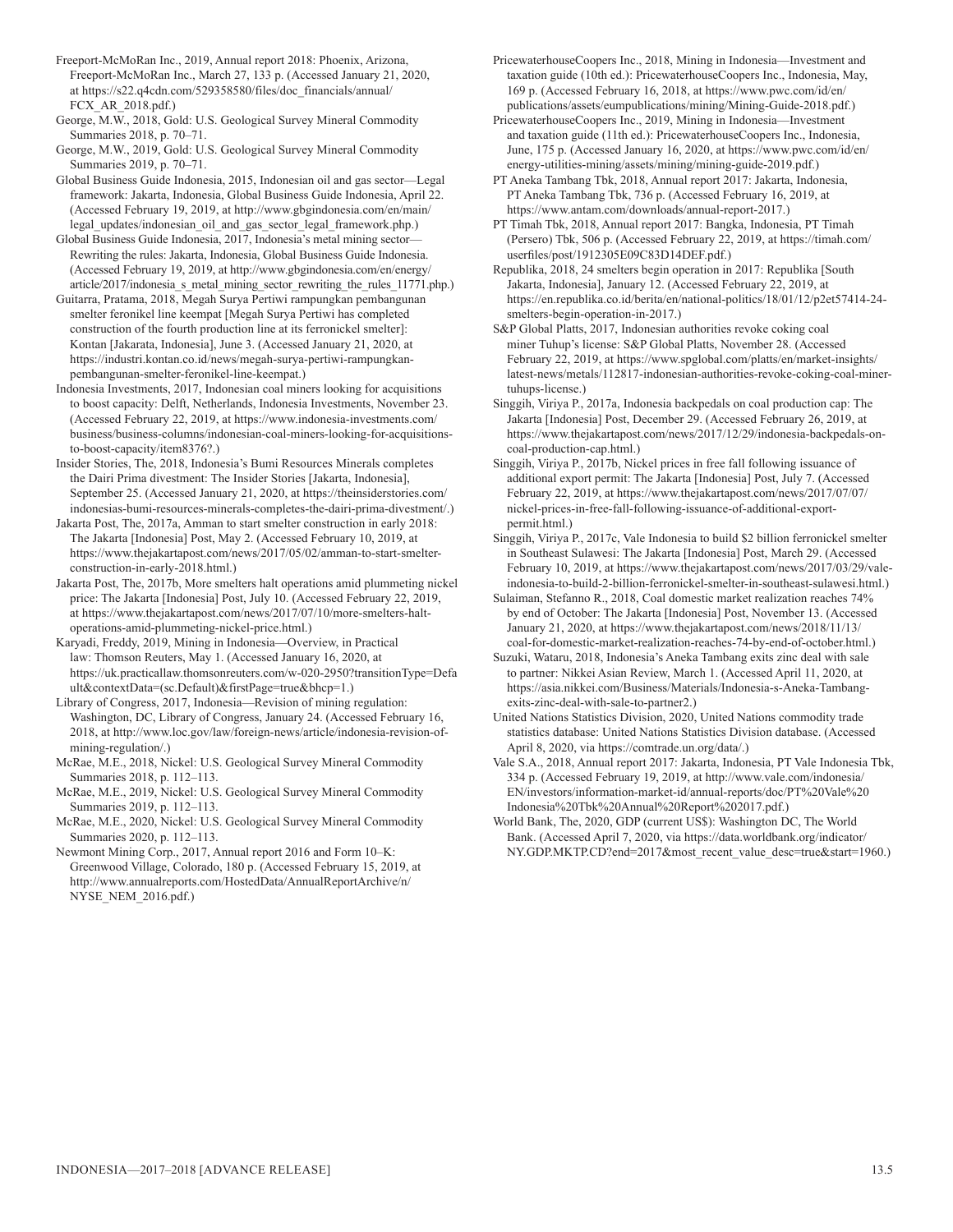#### TABLE 1 INDONESIA: PRODUCTION OF MINERAL COMMODITIES<sup>1</sup>

#### (Metric tons, gross weight, unless otherwise specified)

| Commodity <sup>2</sup>                           | 2014                   | 2015                     | 2016                        | 2017                     | 2018                     |
|--------------------------------------------------|------------------------|--------------------------|-----------------------------|--------------------------|--------------------------|
| <b>METALS</b>                                    |                        |                          |                             |                          |                          |
|                                                  |                        |                          |                             |                          |                          |
| Aluminum:                                        |                        |                          |                             |                          |                          |
| Bauxite, wet basis<br>thousand metric tons       | 2,555                  | 472                      | 1,400                       | 2,900 °                  | $11,000$ $e$             |
| Alumina                                          | $\overline{a}$         | 70,000                   | $600,000$ e                 | 917,099                  | 842,536                  |
| Aluminum, metal, primary                         | 264,474 r              | 257,149 r                | 245,483 r                   | 218,816                  | 242,043                  |
| Cobalt, mine, Co content <sup>e</sup>            | 1,300                  | 1,300                    | $1,200$ <sup>r</sup>        | 1,200                    | 1,200                    |
| Copper:                                          |                        |                          |                             |                          |                          |
| Mine, Cu content:                                |                        |                          |                             |                          |                          |
| Concentrates                                     | 377,400 r              | 577,300                  | $716,200$ <sup>r</sup>      | 598,800                  | 634,000                  |
| Solvent extraction <sup>3</sup>                  | $1,416$ <sup>r</sup>   | $1,226$ <sup>r</sup>     | $11,760$ <sup>r</sup>       | 23,160                   | 17,071                   |
| Total                                            | 378,816                | 578,526                  | 727,960                     | 621,960                  | 651,071                  |
| Smelter, primary                                 | 236,900 r              | 199,700 <sup>r</sup>     | 255,700 r                   | 247,176                  | 230,924                  |
| Refinery, primary:                               |                        |                          |                             |                          |                          |
| Electrowon                                       | $1,416$ <sup>r</sup>   | $1,226$ <sup>r</sup>     | $11,760$ <sup>r</sup>       | 23,160                   | 17,071                   |
| Other                                            | 232,000 r              | 197,100 $r$              | 249,000 r                   | 245,000                  | 243,400                  |
| Total                                            | 233,416                | 198,326                  | 260,760                     | 268,160                  | 260,471                  |
| Ferroalloys:                                     |                        |                          |                             |                          |                          |
| Ferronickel, including nickel pig iron           | 119,510                | 358,494                  | 860,114                     | 856,761                  | 857,166                  |
| Silicomanganese                                  | $25,000$ <sup>r</sup>  | $30,000$ <sup>r</sup>    | 40,000 $r$                  | 40,000                   |                          |
| Gold, mine, Au content<br>kilograms              | 69,023 r               | $92,171$ <sup>r</sup>    | $80,868$ <sup>r</sup>       | 101,000                  | 135,000                  |
| Iron ore, iron sand, dry basis:                  |                        |                          |                             |                          |                          |
| thousand metric tons<br>Gross weight             | $3,162$ <sup>r</sup>   | $3,056$ <sup>r</sup>     | $2,574$ <sup>r</sup>        | 1,967                    | 760                      |
| Fe content<br>do.                                | $1,770$ <sup>r</sup>   | $1,710$ <sup>r</sup>     | $1,440$ <sup>r</sup>        | 1,100                    | 426                      |
| Iron and steel:                                  |                        |                          |                             |                          |                          |
| Direct-reduced iron<br>do.                       | 155                    | 53                       |                             | 22                       | 237                      |
| Pig iron<br>do.                                  | $1,730$ <sup>r</sup>   | $2,460$ <sup>r</sup>     | $2,640$ <sup>r</sup>        | 2,650                    | 2,730                    |
| Steel:                                           |                        |                          |                             |                          |                          |
| Raw steel<br>do.                                 | 4,428                  | 4,854                    | $4,746$ <sup>r</sup>        | 5,195                    | 6,183                    |
| Products, semimanufactured, rolled<br>do.        | 6,475                  | 6,168                    | 6,552                       | 7,866                    | 10,045                   |
| Lead: <sup>e</sup>                               |                        |                          |                             |                          |                          |
| Mine, Pb content                                 | 5,000                  | 5,000                    | 5,000                       | 8,000                    | 11,000                   |
| Refinery, secondary                              | 46,000 $r$             | 46,000 $r$               | 48,000 r                    | 46,000                   | 54,000                   |
| Manganese, mine, concentrate:                    |                        |                          |                             |                          |                          |
| Gross weight                                     | $50,000$ <sup>r</sup>  | 45,000 $r$               | $90,000$ <sup>r</sup>       | 56,012                   | 8,000                    |
|                                                  |                        |                          |                             |                          |                          |
| Mn content<br>Nickel, Ni content:                | 21,833 r               | $19,650$ <sup>r</sup>    | 39,300 r                    | 24,459                   | 3,000                    |
|                                                  |                        |                          |                             |                          |                          |
| Mine, laterite ore                               | $177,100$ <sup>r</sup> | $129,600$ <sup>r</sup>   | $204,000$ <sup>r</sup>      | 355,000                  | 606,000                  |
| Smelter, matte                                   | 78,726 <sup>r</sup>    | 81,177                   | 77,581                      | 76,807                   | 74,806                   |
| Ferronickel                                      | 16,851                 | 17,211                   | 20,293                      | 21,762                   | 24,868                   |
| Nickel pig iron                                  | $\sim$                 | $27,200$ $\degree$       | 75,900 °                    | 74,800 °                 | $73,300$ $^{\circ}$      |
| Silver, mine, Ag content<br>kilograms            | 119,189                | 151,934                  | 185,234 <sup>r</sup>        | 329,000                  | 309,000                  |
| Tin:                                             |                        |                          |                             |                          |                          |
| Mine, Sn content                                 | 88,319 r               | $70,361$ <sup>r</sup>    | $69,621$ <sup>r</sup>       | 83,000                   | 85,000                   |
| Smelter, primary                                 | 69,800 r               | 67,400 r                 | $66,900$ <sup>r</sup>       | 80,000                   | 81,427                   |
| Zirconium, concentrates <sup>e</sup>             | 21,000                 | 30,900                   | 34,800 $r$                  | 29,500                   | 53,700                   |
| INDUSTRIAL MINERALS                              |                        |                          |                             |                          |                          |
| Cement, hydraulic<br>thousand metric tons        | 56,760                 | 59,850                   | $62,000$ $\degree$          | 69,279                   | 75,213                   |
| Clay, kaolin <sup>e</sup>                        | 1,900,000              | 700,000                  | 2,300,000                   | 750,000                  | 750,000                  |
| Diamond, industrial<br>thousand carats           | $\tau$                 | $\overline{\phantom{a}}$ | $\overline{\phantom{a}}$    | $\overline{a}$           |                          |
| Feldspar <sup>e</sup>                            | 1,500,000              | 1,200,000                | 1,300,000                   | 2,600,000                | 2,000,000                |
| Iodine                                           | 56                     | 45                       | 35r                         | 34                       | 38                       |
| Pumice                                           | 440,000 $^{\circ}$     | 49,000                   | $650,000$ $\degree$         | 200,000                  | 200,000                  |
| Salt                                             | 2,192,168              | $600,000$ e              | $1,000,000$ <sup>r, e</sup> | $1,000,000$ <sup>e</sup> | $1,000,000$ <sup>e</sup> |
| Sand and gravel, industrial, silica <sup>e</sup> | 3,700,000              | 4,400,000                | 4,900,000                   | 5,500,000                | 5,500,000                |
| Stone, sand, and gravel, construction:           |                        |                          |                             |                          |                          |
| Gravel                                           | 63,014,000             | 31,464,000               | 84,679,000                  | 96,573,000               | 90,000,000 $^{\circ}$    |
| Stone:                                           |                        |                          |                             |                          |                          |
| Crushed, limestone                               | 36,000,000             | 12,000,000               | 31,000,000                  | 12,000,000               | $12,000,000$ e           |
| Size and shape unspecified, marble               | 1,909,000              | 1,429,000                | 1,652,000                   | 1,545,000                | $1,550,000$ e            |
|                                                  |                        |                          |                             |                          |                          |

See footnotes at end of table.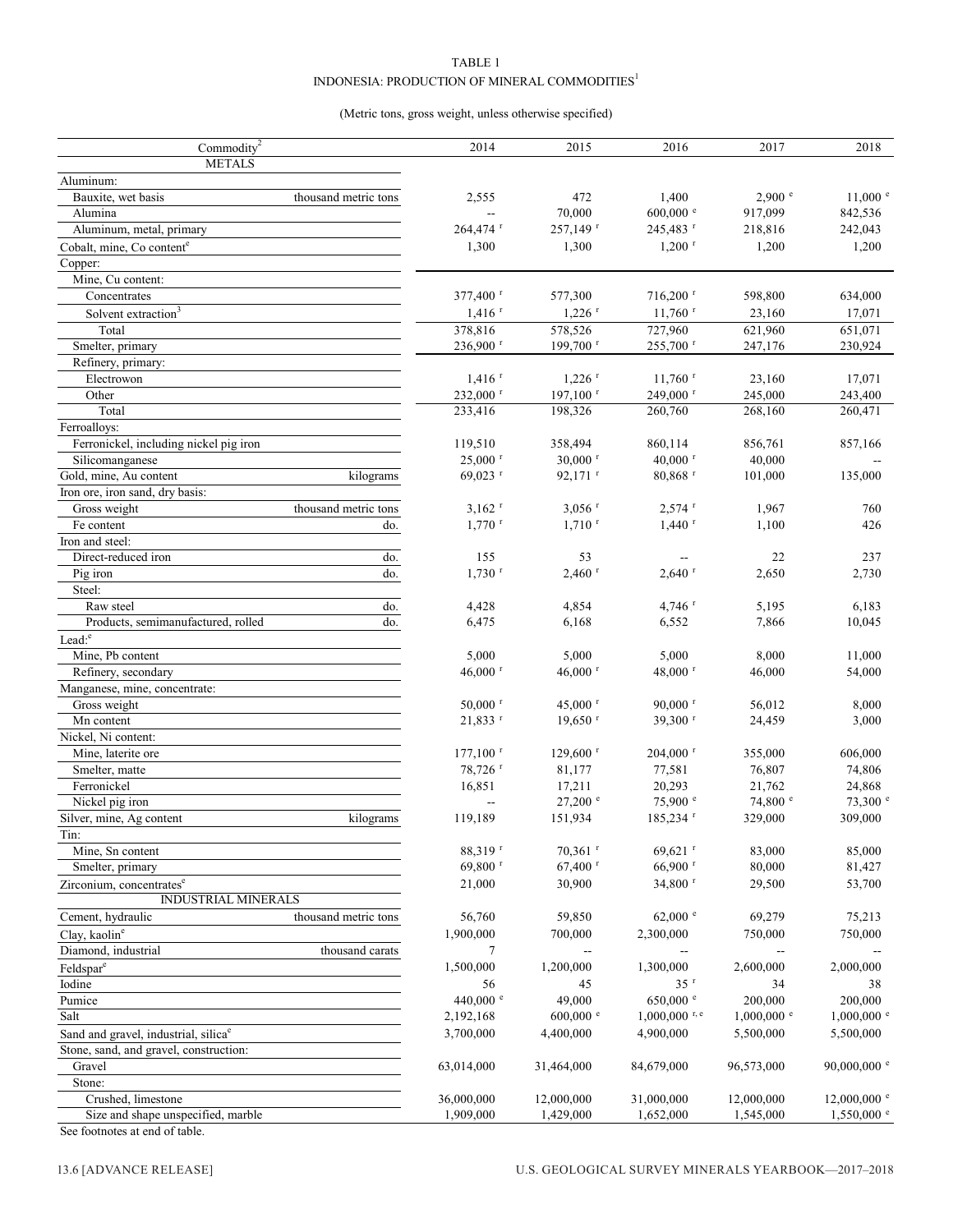#### TABLE 1—Continued INDONESIA: PRODUCTION OF MINERAL COMMODITIES<sup>1</sup>

#### (Metric tons, gross weight, unless otherwise specified)

| Commodity <sup>2</sup> | 2014                                | 2015                       | 2016                  | 2017                       | 2018        |                        |
|------------------------|-------------------------------------|----------------------------|-----------------------|----------------------------|-------------|------------------------|
| METALS-Continued       |                                     |                            |                       |                            |             |                        |
| Zeolites <sup>e</sup>  |                                     | 220,000                    | 200,000               | 210,000                    | 130,000     | 130,000                |
|                        | MINERAL FUELS AND RELATED MATERIALS |                            |                       |                            |             |                        |
| Coal:                  |                                     |                            |                       |                            |             |                        |
| <b>Bituminous</b>      |                                     | $167,042,000$ <sup>r</sup> | 157,884,000 r         | $163,634,000$ <sup>r</sup> | 165,804,000 | 197,000,000 $^{\circ}$ |
| Lignite                |                                     | 58,005,000 r               | 49,022,000 $^{\rm r}$ | $67,667,000$ <sup>r</sup>  | 81,451,000  | 97,000,000 $^{\circ}$  |
| Subbituminous          |                                     | 229,749,000 r              | 252,429,000 r         | 221,556,000 r              | 212,082,000 | $250,000,000$ °        |
| Total                  |                                     | 454,796,000 r              | 459,335,000 r         | 452,857,000 r              | 459,337,000 | 544,000,000            |
| Natural gas            | million cubic meters                | $76,400$ <sup>r</sup>      | $76,200$ r            | $75.100$ r                 | 72,900      | 73,200                 |
| Petroleum, crude,      | thousand 42-gallon barrels          | 309.155 $r$                | 305,870 $r$           | $319,740$ <sup>r</sup>     | 305,870     | 294,920                |
| including condensate   |                                     |                            |                       |                            |             |                        |

<sup>e</sup>Estimated. <sup>r</sup>Revised. do. Ditto. -- Zero.

<sup>1</sup>Table includes data available through January 17, 2020. All data are reported unless otherwise noted. Estimated data are rounded to no more than three significant digits.

<sup>2</sup>In addition to the commodities listed, bentonite, coal (metallurgical), dolomite, gypsum, ilmenite, coalbed methane, nitrogen (from ammonia), petroleum refinery products, phosphate rock, and sulfur may have been produced, but available information was inadequate to make reliable estimates of output.

<sup>3</sup>The copper content of solvent extraction output at the mine level is the same as electrowon refinery output because copper produced in the solvent extraction and electrowinning process is typically reported only at the refinery level.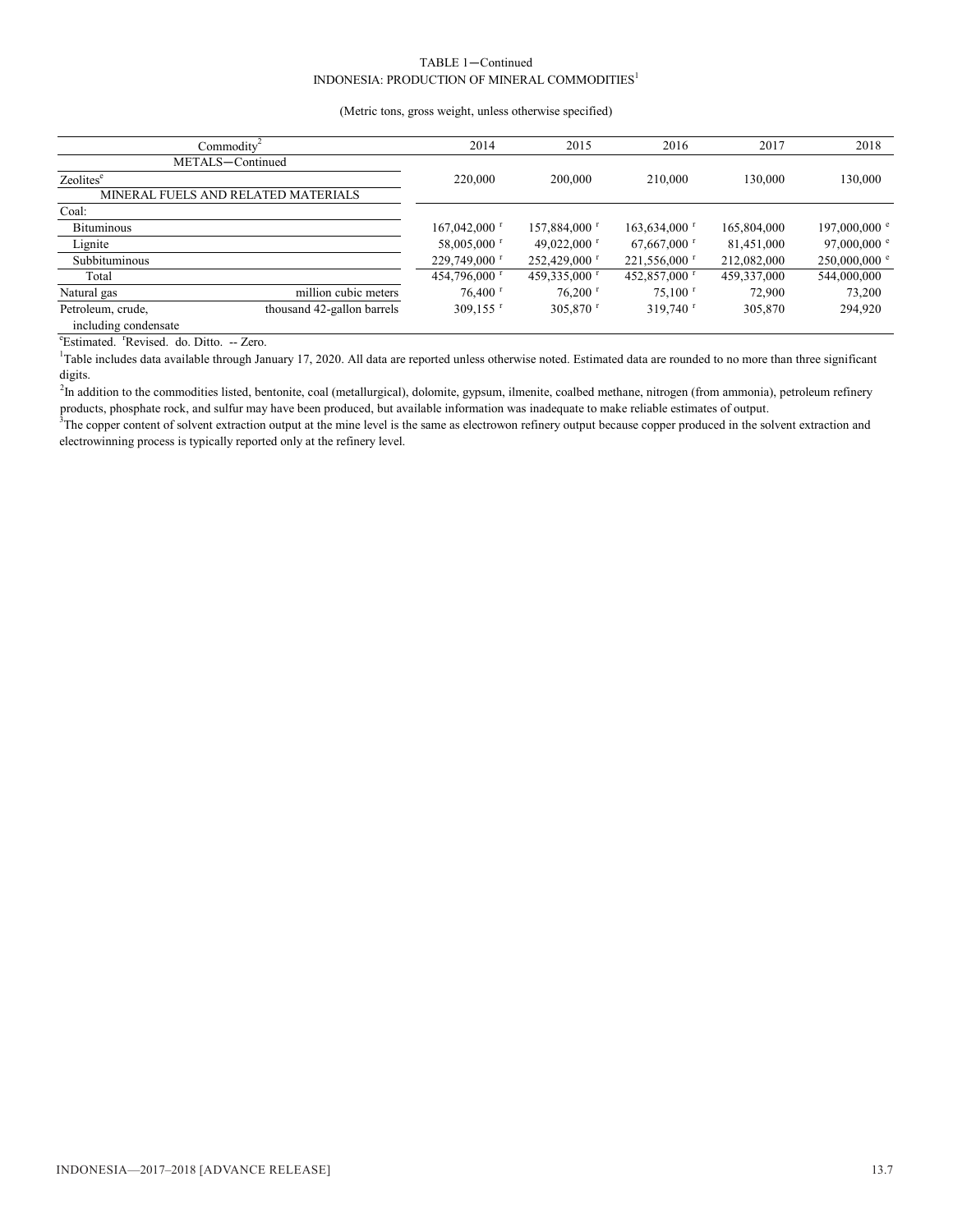#### TABLE 2 INDONESIA: STRUCTURE OF THE MINERAL INDUSTRY IN 2018

#### (Thousand metric tons unless otherwise specified)

|                         |              |                                                                                                       |                                           | Annual                |
|-------------------------|--------------|-------------------------------------------------------------------------------------------------------|-------------------------------------------|-----------------------|
| Commodity               |              | Major operating companies and major equity owners                                                     | Locations of main facilities              | capacity <sup>e</sup> |
| Aluminum:               |              |                                                                                                       |                                           |                       |
| Bauxite                 |              | PT Antam Tbk (PT Inalum, 65%, and the public, 35%)                                                    | Kijang, Bintan Island, Riau               | 1,300                 |
| Do.                     |              | do.                                                                                                   | Kalimantan, Borneo                        | 600                   |
| Alumina, chemical grade |              | PT Indonesia Chemical Alumina (PT Antam Tbk, 100%)                                                    | Tayan CGA plant, West Kalimantan          | 300                   |
| Metal                   |              | PT Indonesia Asahan Aluminium (PT Inalum)<br>(Government, 100%)                                       | Kual Tanjun, North Sumatra                | 250                   |
| Cement                  |              | PT Holcim Indonesia Tbk (LafargeHolcim, 80.64%)                                                       | Plants at Narogong, Cilacap, and Tuban    | 12,500                |
| Do.                     |              | PT Indocement Tunggal Prakarsa Tbk                                                                    | Cirebon and Citeureup, West Java; Tarjun, | 25,000                |
|                         |              | (HeidelbergCement Group, 61.5%)                                                                       | South Kalimantan                          |                       |
| Do.                     |              | PT Lafarge Cement Indonesia (LafargeHolcim)                                                           | Plants at Besar and Lhok, Aceh            | 3,000                 |
| Do.                     |              | PT Semen Baturaja (Government, 76.24%, and                                                            | Baturaja-Ogan Komering Ulu,               | 3,850                 |
|                         |              | others, 23.76%)                                                                                       | South Sumatra                             |                       |
| Do.                     |              | PT Semen Bosowa Maros                                                                                 | Kabupaten Maros, South Sulawesi           | 4,200                 |
| Do.                     |              | PT Semen Indonesia Tbk                                                                                | Plants at Gresik, Padang, and Tonasa      | 34,800                |
|                         |              | (Government, 51%, and others, 49%)                                                                    |                                           |                       |
| Coal                    |              | PT Adaro Indonesia (New Hope Corp., 50%;<br>PT Asminco Bara Utama, 40%; Mission Energy, 10%)          | Paringin and Tutupan, South Kalimantan    | 35,000                |
| Do.                     |              | PT Arutmin Indonesia (PT Bumi Resources Tbk, 80%, and                                                 | Mulia, Senakin, and Satui, South          | 20,000                |
|                         |              | Bakrie Group, 20%)                                                                                    | Kalimantan and Asam-Asam, East            |                       |
|                         |              |                                                                                                       | Kalimantan                                |                       |
| Do.                     |              | PT Berau Coal (PT United Tractors, 60%; PT Armadian,<br>30%; Nissho Iwai, 10%)                        | Berau, East Kalimantan                    | 13,000                |
| Do.                     |              | PT Kaltim Prima Coal Co. (PT Sitrade Coal, 32.4%; Bhira                                               | East Kutai Regency, East Kalimantan       | 55,000                |
|                         |              | Investments Ltd., 30%; PT Bumi Resources, 13.6%;                                                      |                                           |                       |
|                         |              | Sangatta Holding Ltd., 9.5%; Kalimantan Coal Ltd., 9.5%;                                              |                                           |                       |
|                         |              | Kutai Timur Sejahtera, 5%)                                                                            |                                           |                       |
| Do.                     |              | PT Kideco Jaya Agung (Samtan Co. Ltd., 100%)                                                          | Paser, East Kalimantan                    | 12,000                |
| Do.                     |              | PT Tambang Batubara Bukit Asam (PT Inalum, 65.02%,                                                    | Tanjung Enim and Ombilin, South Sumatra   | 19,000                |
|                         |              | and public, 34.98%)                                                                                   |                                           |                       |
| Do.                     |              | PT United Tractors                                                                                    | Central Kalimantan and East Kalimantan    | 6,500                 |
| Copper:                 |              |                                                                                                       |                                           |                       |
| Concentrate, Cu content |              | PT Amman Mineral Internasional, 82.2%, and                                                            | Batu Hijau Mine,                          | 300                   |
|                         |              | PT Pukuafu Indah, 17.8%                                                                               | Sumbawa Island, West Nusa Tenggara        |                       |
| Do.                     |              | PT Freeport Indonesia Co. (PT Inalum, 51.24%, and                                                     | Grasberg Mine, Papua                      | 600                   |
|                         |              | Freeport-McMoRan Inc., 48.76%)                                                                        |                                           |                       |
| Metal                   |              | PT Smelting Co. (Mitsubishi Materials Corp., 60.5%;<br>PT Freeport Indonesia Co., 25%; others, 14.5%) | Gresik, East Java                         | 270                   |
| Feldspar                |              | Multiple quarrying establishments (24)                                                                | Multiple quarry locations                 | 2,500                 |
| Gas:                    |              |                                                                                                       |                                           |                       |
| Coalbed methane         | million      | Ephindo Energy Pvt. Ltd. (PT Pertamina, 52%, and                                                      | Sangatta, East Kalimantan                 | 14                    |
|                         | cubic meters | Dart Energy Ltd., 24%)                                                                                |                                           |                       |
|                         | per day      |                                                                                                       |                                           |                       |
| Natural                 | do.          | ConocoPhillips Co., 54%; Talisman Energy Inc., 36%;                                                   | Corridor block, South Sumatra             | 23                    |
|                         |              | PT Pertamina, 10%                                                                                     |                                           |                       |
| Do.                     | do.          | ExxonMobil Oil Indonesia                                                                              | Arun and Aceh, North Sumatra              | 48                    |
| Do.                     | do.          | PT Pertamina (state-owned)                                                                            | Sanga Sanga block, East Kalimantan        | 20                    |
| Do.                     | do.          | Total E&P Indonesia                                                                                   | Offshore East Kalimantan                  | 59                    |
| Liquefied               |              | PT Arun LNG Co. Ltd. (Government, 55%; Mobil Oil Co.,<br>30%; Japan Indonesia LNG Co., 15%)           | Blang Lancang, Aceh, North Sumatra        | 12,500                |
| Do.                     |              | PT Badak LNG Co. Ltd. (Government, 55%; HUFFCO                                                        | Bontang, East Kalimantan                  | 22,500                |
|                         |              | Group, 30%; Japan Indonesia LNG Co., 15%)                                                             |                                           |                       |
| Gold:                   |              |                                                                                                       |                                           |                       |
| Mine, Au content        | metric       | Bluenose Gold Corp., 80%, and Zinton Investments Ltd.,                                                | Buduk Mine, West Kalimantan               | 1                     |
|                         | tons         | 20%                                                                                                   |                                           |                       |
| Do.                     | do.          | Indo Resources Pacific Inc., 75%                                                                      | Woyla Mine, Aceh                          | -1                    |
| Do.                     | do.          | Kingrose Mining Ltd., 85%, and private Indonesian                                                     | Way Linggo Mine, Lampung                  | 1                     |
|                         |              | investors, 15%                                                                                        |                                           |                       |

See footnotes at end of table.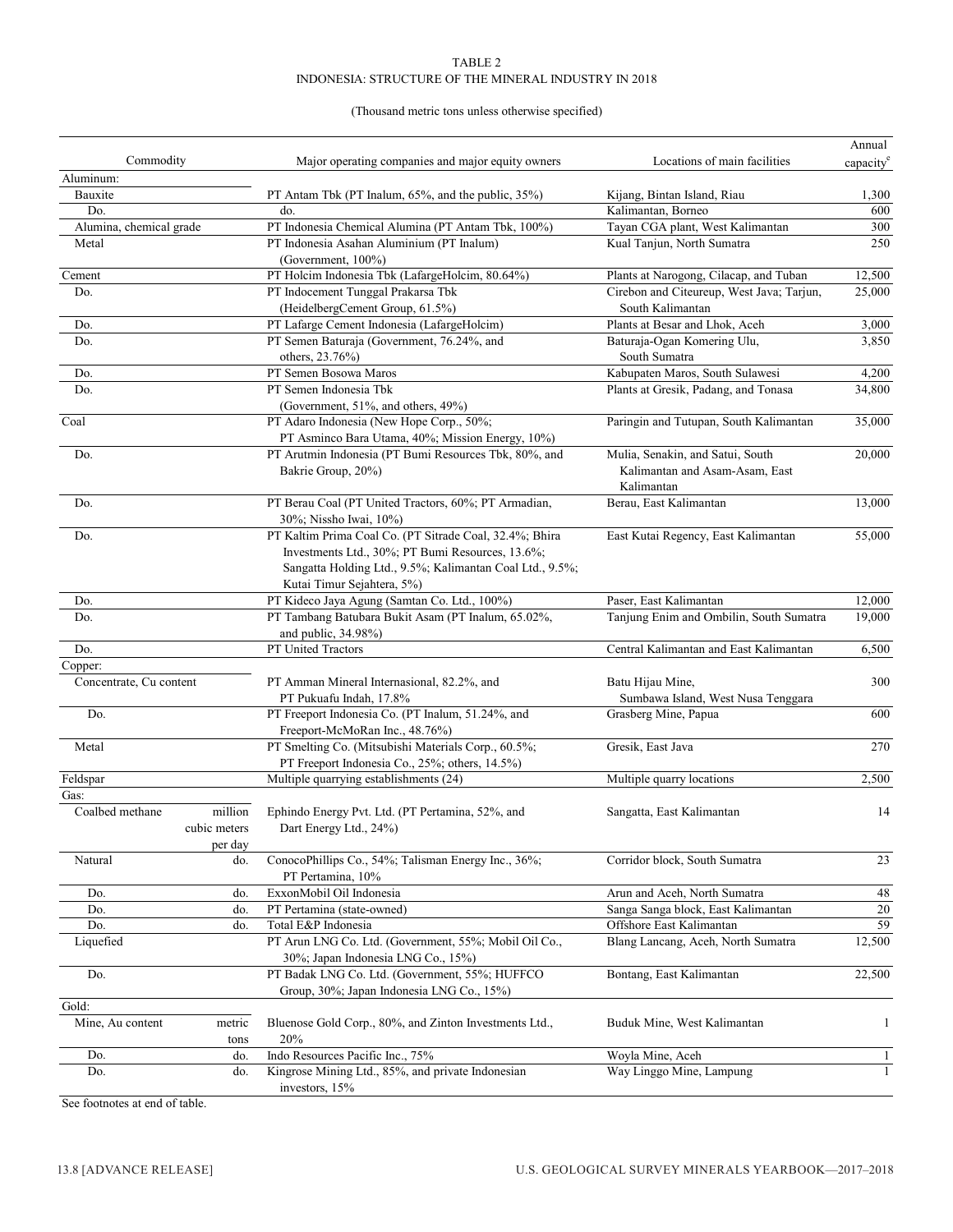#### TABLE 2—Continued INDONESIA: STRUCTURE OF THE MINERAL INDUSTRY IN 2018

#### (Thousand metric tons unless otherwise specified)

|                                |                                       |                                                                                                                        |                                                               | Annual                  |
|--------------------------------|---------------------------------------|------------------------------------------------------------------------------------------------------------------------|---------------------------------------------------------------|-------------------------|
| Commodity                      |                                       | Major operating companies and major equity owners                                                                      | Locations of main facilities                                  | capacity <sup>e</sup>   |
| Gold:-Continued                |                                       |                                                                                                                        |                                                               |                         |
| Mine. Au content               | metric                                | PT Agincourt Resources                                                                                                 | Martabe Mine, North Sumatra                                   | 8                       |
| -Continued                     | tons                                  |                                                                                                                        |                                                               |                         |
| Do.                            | do.                                   | PT Amman Mineral Internasional, 82.2%, and<br>PT Pukuafu Indah, 17.8%                                                  | Batu Hijau Mine, Sumbawa Island<br>West Nusa Tenggara         | 20                      |
| Do.                            | do.                                   | PT Antam Tbk, 100%                                                                                                     | Cibalung Mine, Banten                                         | $\mathbf{1}$            |
| Do.                            | do.                                   | do.                                                                                                                    | Pongor Mine, West Java                                        | $\overline{\mathbf{3}}$ |
| Do.                            | do.                                   | PT Freeport Indonesia Co. (PT Inalum, 51.24%, and<br>Freeport-McMoRan Inc., 48.76%)                                    | Mine at Grasberg, Papua                                       | 110                     |
| Do.                            | do.                                   | Newcrest Mining Ltd., 75%, and PT Antam Tbk, 25%                                                                       | Gosowong (Toguraci) Mine, North Maluku                        | 14                      |
| Do.                            | do.                                   | PT J Resource Asia Pasifik Tbk, 100%                                                                                   | Seruyung Mine, East Kalimantan                                | $\mathfrak{2}$          |
| Do.                            | do.                                   | PT J Resource Asia Pasifik Tbk, 80%                                                                                    | Bakan Mine, North Sulawesi                                    | 46                      |
| Do.                            | do.                                   | PT J Resource Asia Pasifik Tbk, 80%, and                                                                               | North Lanut Mine, North Sulawesi                              | $\overline{4}$          |
|                                |                                       | PT Lebong Gold, 20%                                                                                                    |                                                               |                         |
| Do.                            | do.                                   | Private Indonesian investors, 55%                                                                                      | Mirah Mine, Kalimantan                                        | $\mathbf{1}$            |
| Do.                            | do.                                   | Private owner, 100%                                                                                                    | Manado Mine, North Sulawesi                                   | NA                      |
| Do.                            | do.                                   | PT Rajawali Corp., 100%                                                                                                | Toka Tindung Mine, North Sulawesi                             | $\sqrt{5}$              |
| Do.                            | do.                                   | Straits Resources Ltd., 100%                                                                                           | Mt Muro Mine, Central Kalimantan                              | 6                       |
| Refinery                       | do.                                   | PT Antam Tbk, 100%                                                                                                     | Logam Mulia Refinery, Jakarta Raya, Jakarta                   | 60                      |
| Gravel                         |                                       | Multiple quarrying establishments (4,279)                                                                              | Multiple quarry locations                                     | 100,000                 |
| Kaolin                         |                                       | Multiple quarrying establishments (12)                                                                                 | do.                                                           | 2,700                   |
| Nickel:                        |                                       |                                                                                                                        |                                                               |                         |
| Ni content in ferronickel      |                                       | PT Antam Tbk (PT Inalum, 65%, and the public, 35%)                                                                     | Pomalaa, South Sulawesi                                       | 27                      |
| Do.                            |                                       | PT Megah Surya Pertiwi (Harita Group, 60%, and Xinxing                                                                 | South Halmahera, North Maluku                                 | <b>NA</b>               |
|                                |                                       | Ductile Iron Pipes Co. Ltd., 40%)                                                                                      |                                                               |                         |
| Ni content in ore              |                                       | PT Antam Tbk (PT Inalum, 65%, and the public, 35%)                                                                     | Pomalaa, South Sulawesi and<br>on Gebe Island                 | 80                      |
| Do.                            |                                       | PT Vale Indonesia Tbk (Vale Canada Ltd., 58.73%;<br>Sumitomo Metal Mining Co. Ltd, 20%; others 21.27%)                 | Sorowako, South Sulawesi                                      | 70                      |
| Ni content in matte            |                                       | do.                                                                                                                    | do.                                                           | 80                      |
| Nickel-iron, ore, gross weight |                                       | PT Yiwan Mining (China Nickel Resources Holdings<br>Co. Ltd., 80%)                                                     | Mekarsari, South Kalimantan                                   | 3,000                   |
| Nitrogen, N content            |                                       | PT Asean-Aceh Fertilizer (Government, 60%, and other<br>members of the Association of Southeast<br>Asian Nations, 40%) | Lhokseumawe, North Sumatra                                    | 500                     |
| Do.                            |                                       | PT Pupuk Iskandar Muda (Government, 100%)                                                                              | do.                                                           | 500                     |
| Do.                            |                                       | PT Pupuk Kalimantan Timur (Government, 100%)                                                                           | Bontang, East Kalimantan                                      | 1,850                   |
| Do.                            |                                       | PT Pupuk Kujang                                                                                                        | Cikampek, West Java                                           | 330                     |
| Do.                            |                                       | PT Pupuk Sriwijawa (Government, 100%)                                                                                  | Palembang, South Sumatra                                      | 1,440                   |
| Petroleum:                     |                                       |                                                                                                                        |                                                               |                         |
| Crude                          | thousand 42-gallon<br>barrels per day | BP Indonesia (BP p.l.c.)                                                                                               | Arjuna and Arimbi, offshore West Java                         | $170\,$                 |
| Do.                            | do.                                   | Cepu Cooperation Contract (operated by ExxonMobil<br>Cepu Ltd., 45%)                                                   | Cepu Block, Central Java and East Java                        | 165                     |
| Do.                            | do.                                   | China National Offshore Oil Co.                                                                                        | Offshore southeastern Sumatra                                 | 100                     |
| Do.                            | do.                                   | Maxus Southeast Asia Ltd. (Maxus Energy Corp.)                                                                         | Cinta and Rama, offshore southeast Sumatra                    | 95                      |
| Do.                            | do.                                   | PT Caltex Pacific Indonesia (Texaco Inc., 50%, and                                                                     | Minas, Duri, and Bangko, central Sumatra                      | 700                     |
|                                |                                       | Chevron Corp., 50%)                                                                                                    |                                                               |                         |
| Do.                            | do.                                   | PT Pertamina (Government, 100%)                                                                                        | Jatibarang, West Java, and Bunyu, offshore<br>East Kalimantan | 80                      |
| Do                             | do.                                   | Total E&P Indonesie (Total S.A.)                                                                                       | Handi and Bakapai onshore and offshore<br>East Kalimantan     | 180                     |
| Refined                        | do.                                   | PT Pertamina (Government, 100%)                                                                                        | Refineries at 6 locations                                     | 1,000                   |
| Pumice                         |                                       | Multiple quarrying establishments (340)                                                                                | Multiple quarry locations                                     | 800                     |
| Salt                           |                                       | PT Puncak Keemasan Garam Dunia                                                                                         | Kupang, East Nusa Tenggara Province                           | 400                     |
| Silica, quartz sand            |                                       | Multiple quarrying establishments (185)                                                                                | Multiple quarry locations                                     | 6,000                   |
|                                |                                       |                                                                                                                        |                                                               |                         |

See footnotes at end of table.